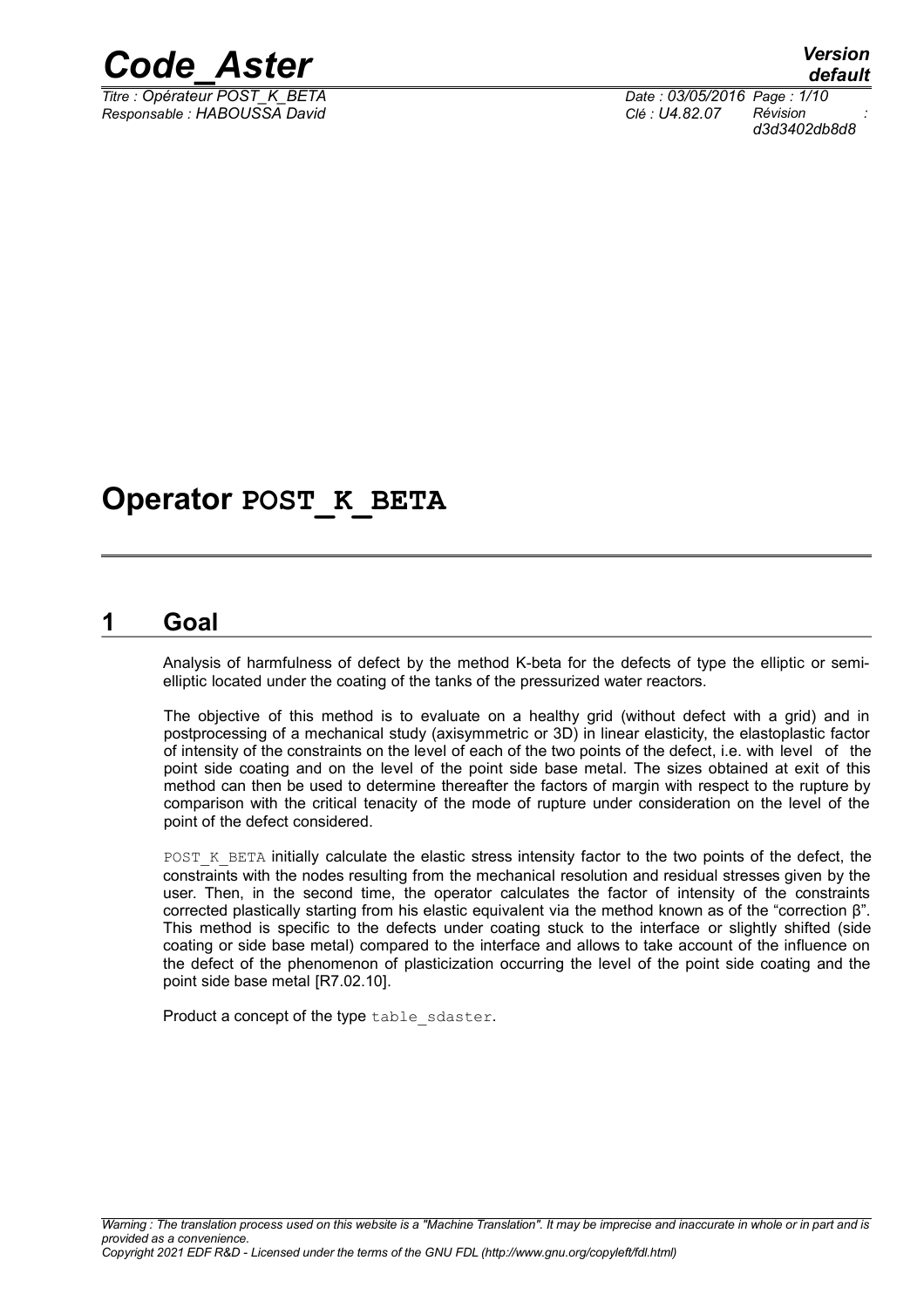*Titre : Opérateur POST\_K\_BETA Date : 03/05/2016 Page : 2/10*

*default*

*Responsable : HABOUSSA David Clé : U4.82.07 Révision : d3d3402db8d8*

## **2 Syntax**

|  |   |              |                                                     | tk [table sdaster] = POST K BETA (     |        |                                                                                                                                                                    |                                                                                                                                        |
|--|---|--------------|-----------------------------------------------------|----------------------------------------|--------|--------------------------------------------------------------------------------------------------------------------------------------------------------------------|----------------------------------------------------------------------------------------------------------------------------------------|
|  |   | GRID = $my,$ |                                                     |                                        |        |                                                                                                                                                                    | [grid]                                                                                                                                 |
|  |   |              |                                                     | MATER REV = $\text{mat rev}$ ,         |        |                                                                                                                                                                    | [material]                                                                                                                             |
|  | ٠ |              |                                                     | EPAIS REV = epais rev,                 |        |                                                                                                                                                                    | [R]                                                                                                                                    |
|  | ♦ |              |                                                     | MATER MDB = $\text{mat} \text{mdb}$ ,  |        |                                                                                                                                                                    | [material]                                                                                                                             |
|  | ♦ |              |                                                     | EPAIS $MDB = epais mdb,$               |        |                                                                                                                                                                    | [R]                                                                                                                                    |
|  |   | $CRACK = F$  | ♦<br>$\bullet$<br>$\,$ ,                            | $\overline{ }$<br>DEPTH = $depth, [R]$ |        | $\sqrt{2}$ SEMI ELLIPSE $\prime$ ,<br>SHIFT = $/ -2.10^{-4}$ , [DEFECT]<br>/d shelling, [R]<br>LENGTH = length, [R]<br>ORIENTATION = $/$ ' CIRC ',<br>$/$ 'LONGI', | FORM_FISS = $/$ 'ELLIPSE ', [DEFECT]                                                                                                   |
|  |   | K1D          | $\Diamond$<br>$\bullet$<br>$\bullet$<br>٠<br>$\,$ , | $=$ F (                                |        | INTITULE = $heading$ , $[K]$                                                                                                                                       | TABL MECA_REV= table_rev, [table_sdaster]<br>TABL MECA MDB= table mdb, [table sdaster]<br>$TABLE THER = table [there, [table_sdaster]$ |
|  | ♦ | TITLE        |                                                     | $=$ title,                             | $\,$ ; |                                                                                                                                                                    | [1 K]                                                                                                                                  |

*Warning : The translation process used on this website is a "Machine Translation". It may be imprecise and inaccurate in whole or in part and is provided as a convenience. Copyright 2021 EDF R&D - Licensed under the terms of the GNU FDL (http://www.gnu.org/copyleft/fdl.html)*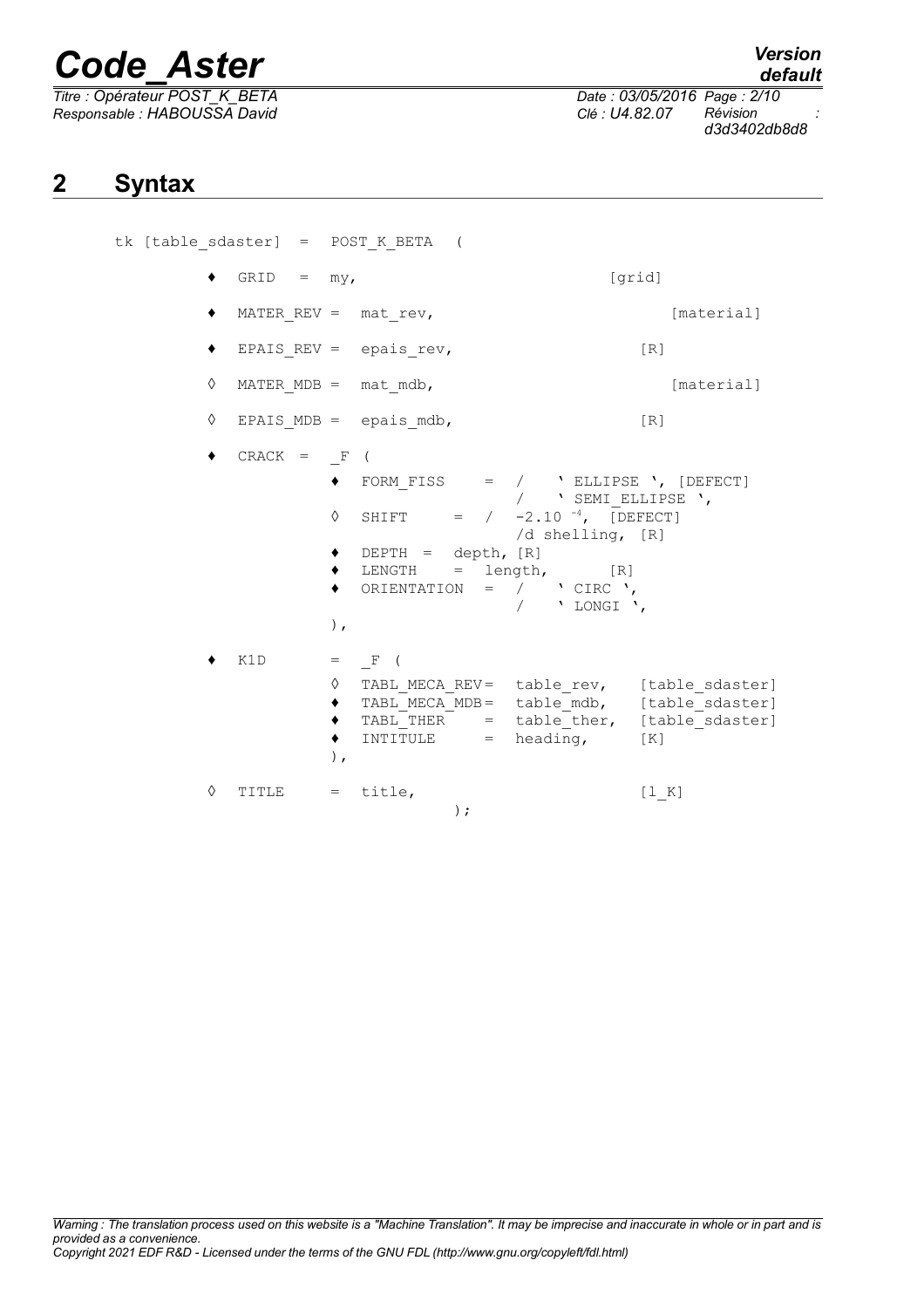*Titre : Opérateur POST\_K\_BETA Date : 03/05/2016 Page : 3/10 Responsable : HABOUSSA David Clé : U4.82.07 Révision :*

*d3d3402db8d8*

## **3 Operands**

The operator POST\_K\_BETA perhaps used within the framework of axisymmetric or three-dimensional modelings.

On the figures below we present a schematization of a slice of tank with the presence of an elliptic defect (shift negative and positive) or of a semi-elliptic defect.



#### **Semi-elliptic defect located under the coating**

*Warning : The translation process used on this website is a "Machine Translation". It may be imprecise and inaccurate in whole or in part and is provided as a convenience. Copyright 2021 EDF R&D - Licensed under the terms of the GNU FDL (http://www.gnu.org/copyleft/fdl.html)*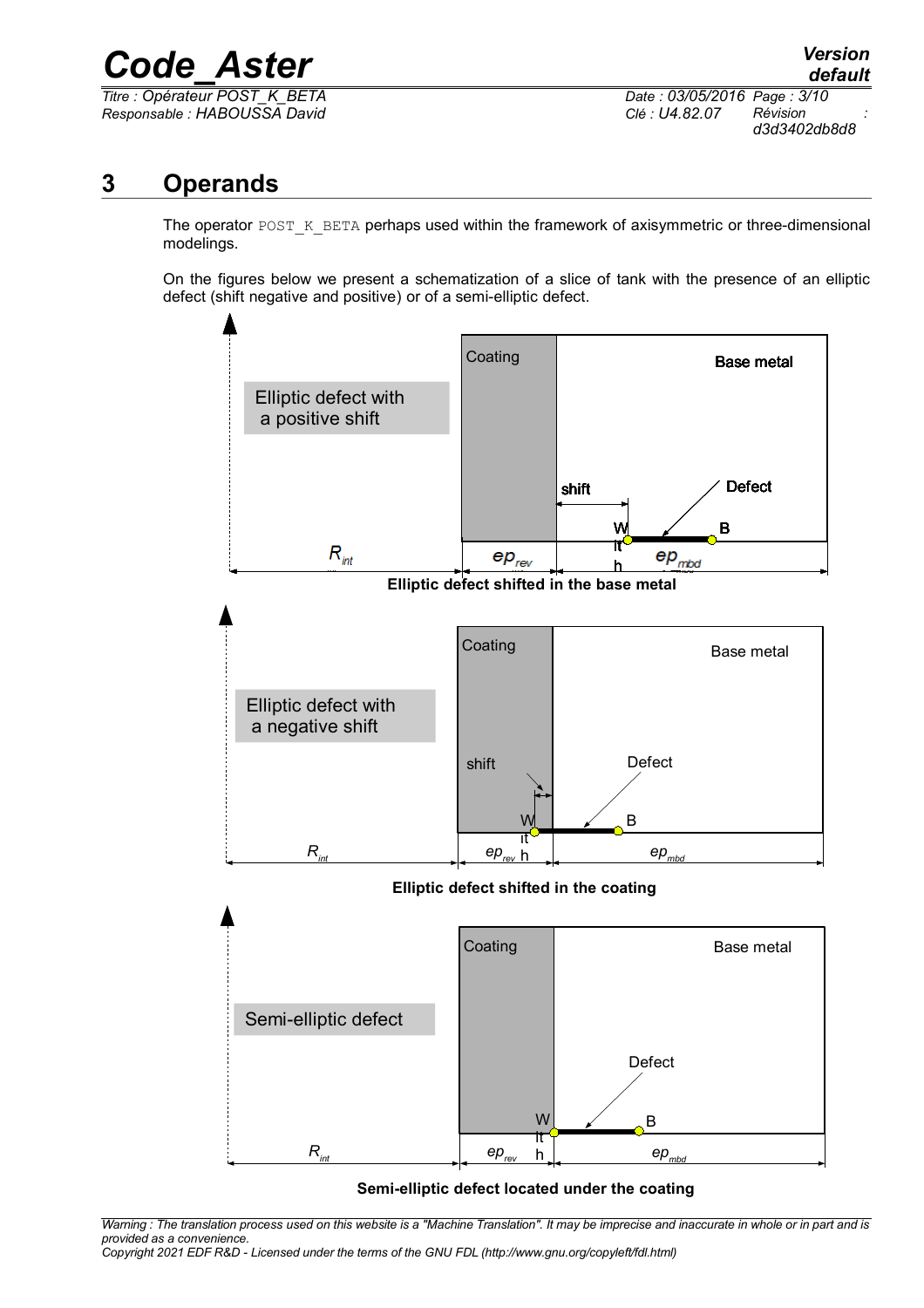*Titre : Opérateur POST\_K\_BETA Date : 03/05/2016 Page : 4/10 Responsable : HABOUSSA David Clé : U4.82.07 Révision :*

*d3d3402db8d8*

## **3.1 Operand GRID**

Concept of the type grid.

## **3.2 Operand MATER\_REV**

Name of the concept of the type material defining material constituting the coating. Necessary to recover:

- The Young modulus, for the calculation of the coefficients of influence (semi-elliptic defect),
- Yield stresses, for the plastic correction of the stress intensity factors.

## **3.3 Operand EPAIS\_REV**

Thickness of the coating. Necessary for:

- The calculation of the stress intensity factors in the case of the method of the coefficients of influence (semi-elliptic defect)
- Correction of the stress intensity factors by the factors of edges and for the plastic correction.

#### **3.4 Operand MATER\_MDB**

Name of the concept of the type material defining material constituting the base metal. Necessary to recover the Young modulus, for the calculation of the coefficients of influence (semi-elliptic defect).

#### **3.5 Operand EPAIS\_MDB**

Thickness of the base metal, necessary for the correction of the stress intensity factors by the method of the coefficients of influence (semi-elliptic defect).

#### **3.6 Keyword CRACK**

Keyword factor for the geometrical characterization of the defect. It can be used only once.

#### **3.6.1 Operand FORM\_FISS**

| Form of the defect: | 'ELLIPSE'      | for an elliptic defect,     |  |
|---------------------|----------------|-----------------------------|--|
|                     | 'SEMI ELLIPSE' | for a semi-elliptic defect, |  |

#### **3.6.2 Operand SHIFT**

This operand is used only in the case of a defect of form 'ELLIPSE'. From the interface coating/base metal, it makes it possible to shift the crack in:

- Coating: SHIFT negative,
- Base metal: SHIFT positive or null.

#### **3.6.3 Operand DEPTH**

Radial dimension of the defect.

#### **3.6.4 Operand LENGTH**

*Warning : The translation process used on this website is a "Machine Translation". It may be imprecise and inaccurate in whole or in part and is provided as a convenience. Copyright 2021 EDF R&D - Licensed under the terms of the GNU FDL (http://www.gnu.org/copyleft/fdl.html)*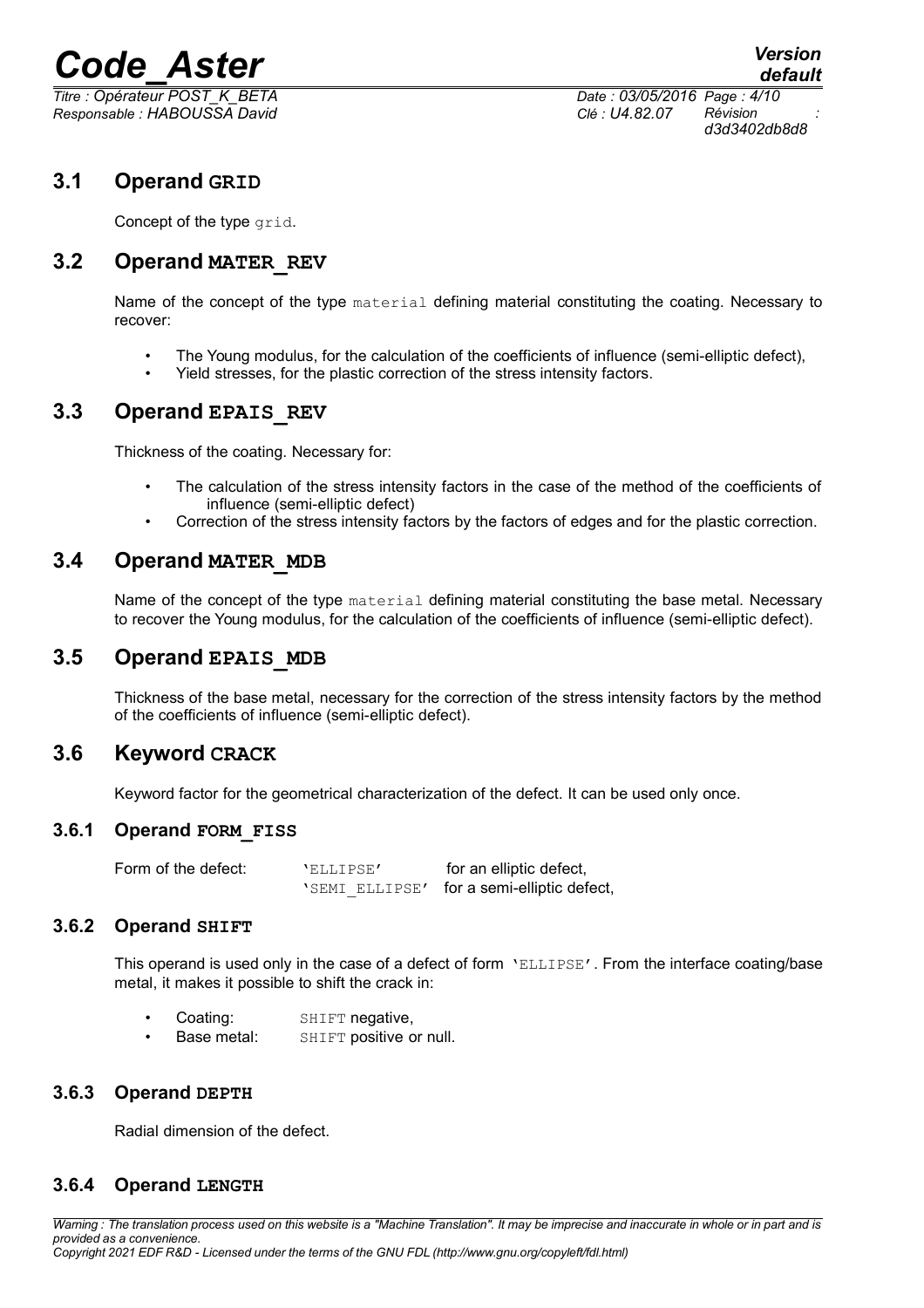*Code\_Aster Version Titre : Opérateur POST\_K\_BETA Date : 03/05/2016 Page : 5/10*

*Responsable : HABOUSSA David Clé : U4.82.07 Révision :*

*d3d3402db8d8*

The second dimension of the defect (axial or orthoradiale according to the orientation of the defect).

#### **3.6.5 Operand ORIENTATION**

Characterization of the orientation of the 'CIRC' for a circumferential defect, defect:

'LONGI' for a longitudinal defect.

#### **3.7 Keyword K1D**

Keyword factor for the characterization of the thermomechanical transient. The repetition of this keyword is possible.

#### **3.7.1 Operands TABL\_MECA\_REV and TABL\_MECA\_MDB**

**Defect of form** 'ELLIPSE' **with negative shift:**

For this kind of defect, two tables TABL\_MECA\_REV and TABL\_MECA\_MDB are obligatory, they provide the transient of the constraints undergone by the tank during the history on the loading, respectively the side coating (of the point  $W$ ith defect at the interface) and side base metal (of the interface to the point  $B$  defect).

#### **Defect of form** 'ELLIPSE' **with positive shift:**

For this kind of defect, the table TABL MECA MDB is obligatory, it provides the transient of the constraints undergone by the tank during the history on the loading, respectively the side coating (of the point  $W$ ith defect) and side base metal (with the point  $B$  defect).

#### **Defect of form** 'SEMI\_ELLIPSE' **:**

For this kind of defect, the table TABL MECA MDB is obligatory, it provides the transient of the constraints undergone by the tank during the history on the loading, respectively the side coating (of the point With defect: interface enters the coating and the base metal) and side base metal (to the point  $B$  defect).

The common parameters necessary to these tables are:

- 'INST' [R],
- 'SIXX' [R] (in 3D with 'LONGI'),
- 'SIYY' [R] (in 3D with 'LONGI' or in 2D with 'CIRC'),
- 'SIXY' [R] (in 3D with 'LONGI'),
- 'SIZZ' [R] (in 2D with 'LONGI' or in 3D with 'CIRC').

Necessary parameters specific to:

- TABL MECA REV SONT :
	- 'COOR  $X'$  [R],
	- $-$  'COOR Y'  $[R]$
- TABL MECA MDB are :
	- 'ABSC CURV' [R]

The reader is invited to consult the documentation of the orders  $POST RELEVE T [U4.81.21]$  and MACR LIGN COUPE [U4.81, 13] for more information on the direction of the parameters.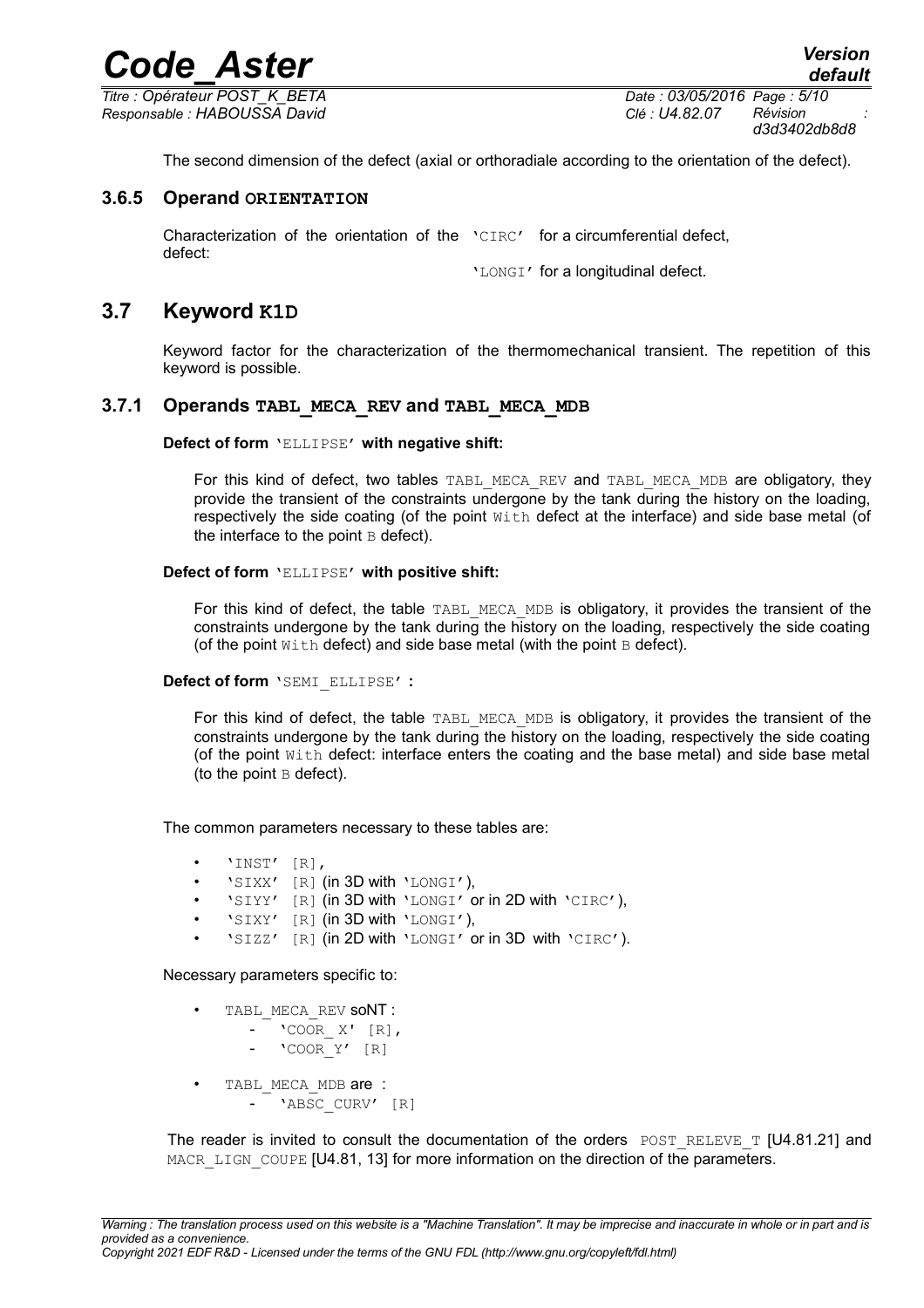*Responsable : HABOUSSA David Clé : U4.82.07 Révision :*

*Titre : Opérateur POST\_K\_BETA Date : 03/05/2016 Page : 6/10 d3d3402db8d8*

In the case of a defect of form 'SEMI\_ELLIPSE' the macro-order MACR\_LIGN\_COUPE must be used with the keywords  $TYPE=$   $SEGMENT$  and  $NB$   $POINTS=5$ . Lmethod of the coefficients of influence requires the evaluation of a polynomial of degree 5 representative has the evolution of the normal constraint to the segment representing the crack [R7.02.10]. The macro-order MACR LIGN COUPE allows the user to define the places or the constraint is recorded and this independent of the grid used at the time of the thermomechanical study.

#### **3.7.2 Operand TABL\_THER**

Table providing the thermal transient in the tank during the history of the loading of point A to the point B.

The parameters necessary of this table are:

- 'INST' [R],
- 'ABSC\_CURV' [R],
- $\cdot$  'TEMP'  $[R]$ .

The reader is invited to consult the documentation of the orders  $POST$  RELEVE  $T$  [U4.81.21] and MACR\_LIGN\_COUPE [U4.81.13] for more information on the direction of the parameters.

#### **3.7.3 Operand ENTITLE**

Heading to specify the group of nodes considered.

#### **3.8 Operand TITLE**

Title attached to the concept produced by this operand [U4.03.01].

## **4 Produced table**

The produced table is function of the form of the defect. The parameters of the produced table are described in the tables according to:

| Form of the defect: $FORM FISS = 'ELLIPSE'$ |          |                                                                                                                          |  |  |
|---------------------------------------------|----------|--------------------------------------------------------------------------------------------------------------------------|--|--|
| <b>PARAMETER</b>                            | TYP<br>Е | <b>DESCRIPTION</b>                                                                                                       |  |  |
| GROUP NO                                    | K32      | heading to specify the name of the group of nodes considered,                                                            |  |  |
| INST                                        | R        | moment                                                                                                                   |  |  |
| K1 REV                                      | R        | factor of intensity of the elastic constraints to the forefront of crack side<br>coating (point With)                    |  |  |
| KCP REV                                     | R        | factor of intensity of the constraints with plastic correction to the forefront of<br>crack side coating (point With)    |  |  |
| TEMPPF REV                                  | R        | temperature to the forefront of crack side coating (point $W$ ith)                                                       |  |  |
| K1 MDB                                      | R        | factor of intensity of the elastic constraints to the forefront of crack side base<br>metal (point $B$ )                 |  |  |
| KCP MDB                                     | R        | factor of intensity of the constraints with plastic correction to the forefront of<br>crack side base metal (point $B$ ) |  |  |
| TEMPPF MDB                                  | R        | temperature to the forefront of crack side base metal (point $\mathbb{B}$ )                                              |  |  |

*Warning : The translation process used on this website is a "Machine Translation". It may be imprecise and inaccurate in whole or in part and is provided as a convenience.*

*Copyright 2021 EDF R&D - Licensed under the terms of the GNU FDL (http://www.gnu.org/copyleft/fdl.html)*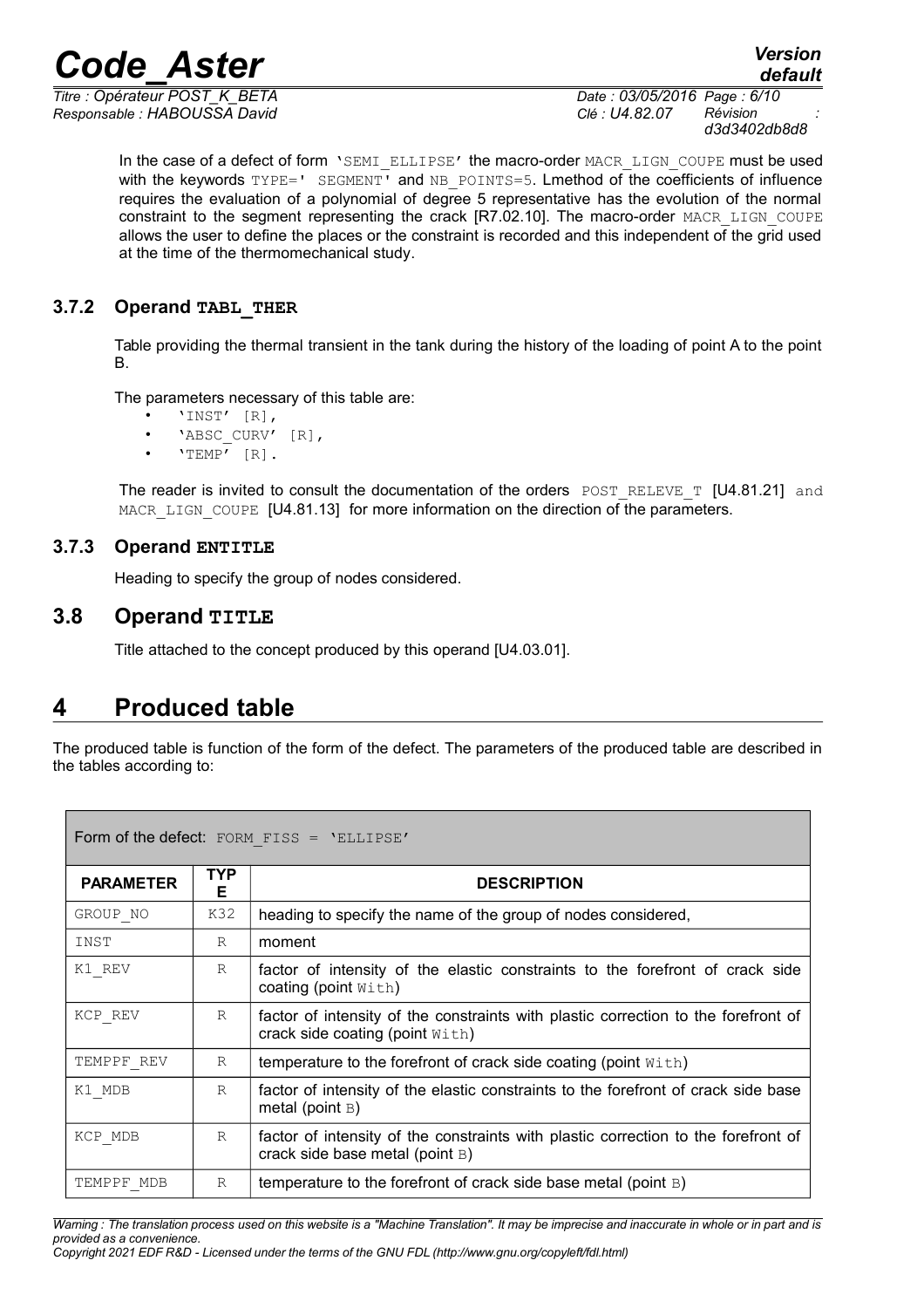*Titre : Opérateur POST\_K\_BETA Date : 03/05/2016 Page : 7/10 Responsable : HABOUSSA David Clé : U4.82.07 Révision :*

| Form of the defect: FORM FISS = 'SEMI ELLIPSE' |                 |                                                                                                                           |  |  |
|------------------------------------------------|-----------------|---------------------------------------------------------------------------------------------------------------------------|--|--|
| <b>PARAMETER</b>                               | <b>TYP</b><br>Е | <b>DESCRIPTION</b>                                                                                                        |  |  |
| GROUP NO                                       | K32             | heading to specify the name of the group of nodes considered,                                                             |  |  |
| INST                                           | R               | moment                                                                                                                    |  |  |
| K1 REV                                         | $\mathbb{R}$    | factor of intensity of the elastic constraints to the forefront of crack side<br>coating (point With)                     |  |  |
| KCP REV                                        | $\mathbb{R}$    | factor of intensity of the constraints with plastic correction to the forefront of<br>crack side coating (point With)     |  |  |
| TEMPPF REV                                     | R               | temperature to the forefront of crack side coating (point $With$ )                                                        |  |  |
| K1 MDB                                         | $\mathbb{R}$    | factor of intensity of the elastic constraints to the forefront of crack side base<br>metal (point $B$ )                  |  |  |
| KCP MDB                                        | $\mathbb{R}$    | factor of intensity of the constraints with plastic correction to the forefront of<br>crack side base metal (point $B$ )  |  |  |
| TEMPPF MDB                                     | R               | temperature to the forefront of crack side base metal (point $\mathbb{B}$ )                                               |  |  |
| K1C REV                                        | $\mathbb{R}$    | factor of intensity of the constraints to the forefront of crack side coating (point<br>$\circ$ )                         |  |  |
| KCPC REV                                       | $\mathbb{R}$    | factor of intensity of the constraints with plastic correction to the forefront of<br>crack side coating (point $\circ$ ) |  |  |
| TEMPPC REV                                     | $\mathbb{R}$    | temperature to the forefront of crack side coating (point $\circ$ )                                                       |  |  |

*Code\_Aster Version*

## **5 Examples**

## **5.1 Elliptic defect with a negative shift**

Examples of use of the order POST\_K\_BETA are provided in the case test EPICU01.

Before the use of the order  $POSTK BETA$ , it is necessary to record the constraints and the temperatures along the defect.

Statement of the constraints on the part of the defect located in the coating.

S1\_G=MACR\_LIGN\_COUPE (RESULTAT=SIG, LIST INST = LINST ME, NOM CHAM=' SIGM\_ELNO', VIS A VIS= F (GROUP MA  $1=\overline{'} R',$ ), LIGN\_COUPE= ( \_F (TYPE=' SEGMENT', NB\_POINTS=2, INTITULE=' GLOBAL1', COOR\_ORIG=  $(2.0013, 0.0, )$ ,  $COOR$  EXTR=  $(2.0015, 0.0,),$ 

```
 )))
```
Statement of the constraints on the part of the defect located in the base metal.

```
S2_G=MACR_LIGN_COUPE (RESULTAT=SIG, 
                   LIST INST = LINST ME, NOM CHAM=' SIGM_ELNO',
                   VIS A VIS= F (GROUP MA 1=<sup>T</sup> ME,),
                    LIGN_COUPE= (
                       _F (TYPE=' SEGMENT', NB_POINTS=2, INTITULE=' GLOBAL2',
                         COOR ORIG= (2.0015, 0.0,), COOR_EXTR= (2.0073, 0.0,),
                   )))
```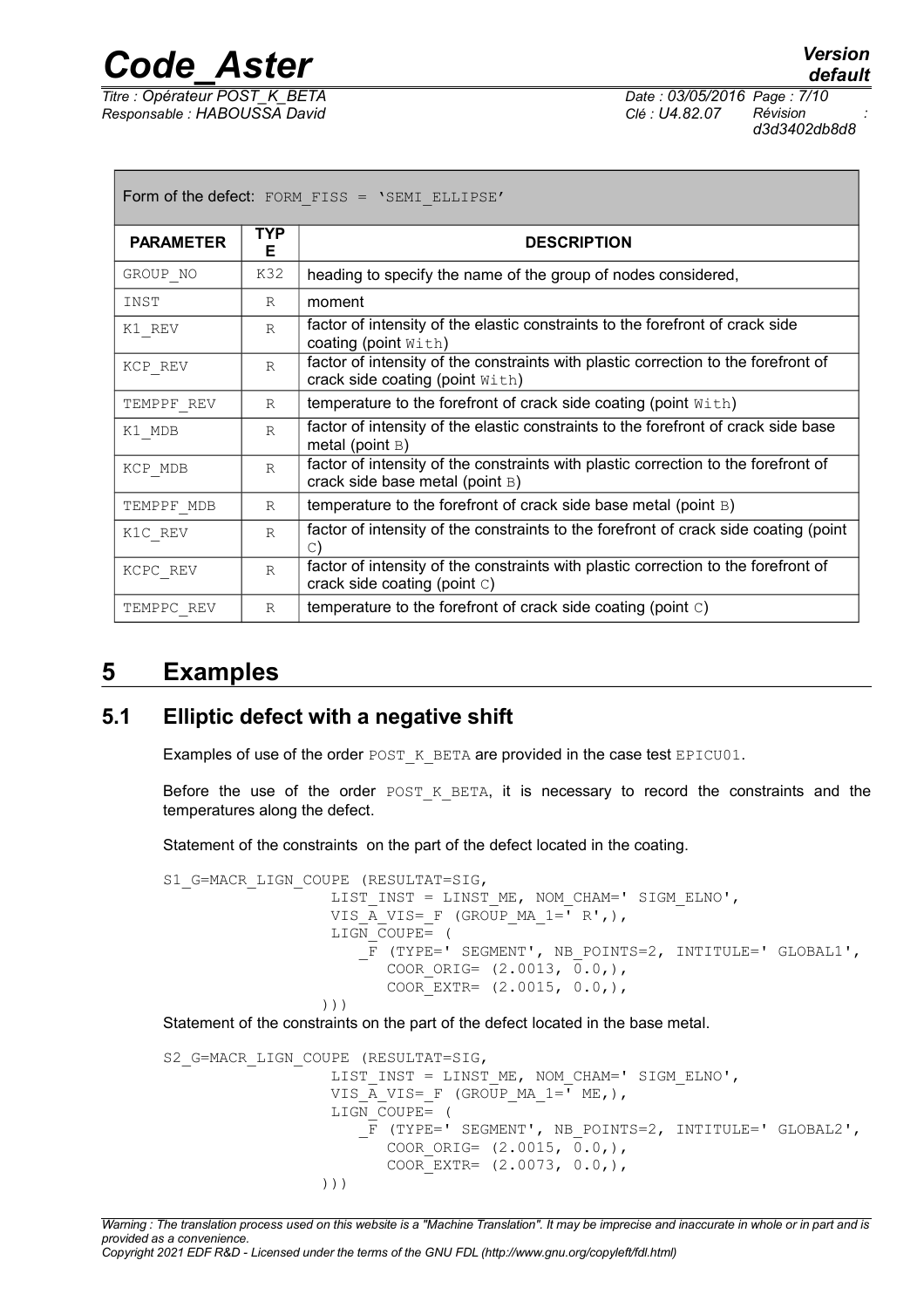

Statement of the temperatures along the defect.

TEMP\_G=MACR\_LIGN\_COUPE (RESULTAT=TEMP, LIST INST = LINST TH, NOM CHAM=' TEMP', LIGN\_COUPE= ( \_F (TYPE=' SEGMENT', NB\_POINTS=10, INTITULE=' GLOBAL3', COOR ORIG= (2.0013, 0.0,), COOR EXTR=  $(2.0073, 0.0,),))$ 

After having taken these various readings, the calculation of the stress intensity factor can be done indeed using the order POST\_K\_BETA.

TB KBETA = POST K BETA (  $GRID = E-MAIL,$ MATER REV = MAME RE2, EPAIS REV = EPREV, CRACK =  $F$  (FORM FISS = 'ELLIPSE',  $DEPTH = 6.$  $LENGTH = 60.$ SHIFT  $= -1.E-05$ , ORIENTATION= 'CIRC'), K1D = ( $F$  ( TABL MECA REV = S1 G, TABL MECA  $MDB = S2 G,$  $TABLE$  TABL THER = TEMP  $G$ , ENTITLE  $= 'NOEINF', )$ , TITLE = 'FIC BY METHOD K-BETA' )

## **5.2 Elliptic defect with a positive shift**

Examples of use of the order POST\_K\_BETA are provided in the case test EPICU02.

Before the use of the order  $POST K BETA$ , it is necessary to record the constraints and the temperatures along the defect.

Tables TABL\_MECA\_MDB and TABL\_THER are obtained directly by using the macro-order MACR LIGN COUPE on the segment support of the active defect point With defect side coating to the point  $B$  dimensioned base metal.

```
S1G = MACR LIGN COUPE (RESULTAT=SIG,
                       NOM_CHAM=' SIGM_ELNO',
                      LIGN COUPE= F (TYPE=' SEGMENT',
                                    NB_POINTS=5,
                                    COOR ORIG= (Pointe A, 0., 0.),
                                    COOR EXTR= (Pointe B, 0., 0.)))
TEMPG = MACR_LIGN_COUPE (RESULTAT=TEMP,
                         NOM_CHAM=' TEMP',
                        LIGN_COUPE=_F (TYPE=' SEGMENT',
                                      NB_POINTS=5,
                                      COOR ORIG= (Pointe A, 0., 0.),
                                      COOR EXTR= (Pointe B, 0., 0.)))
```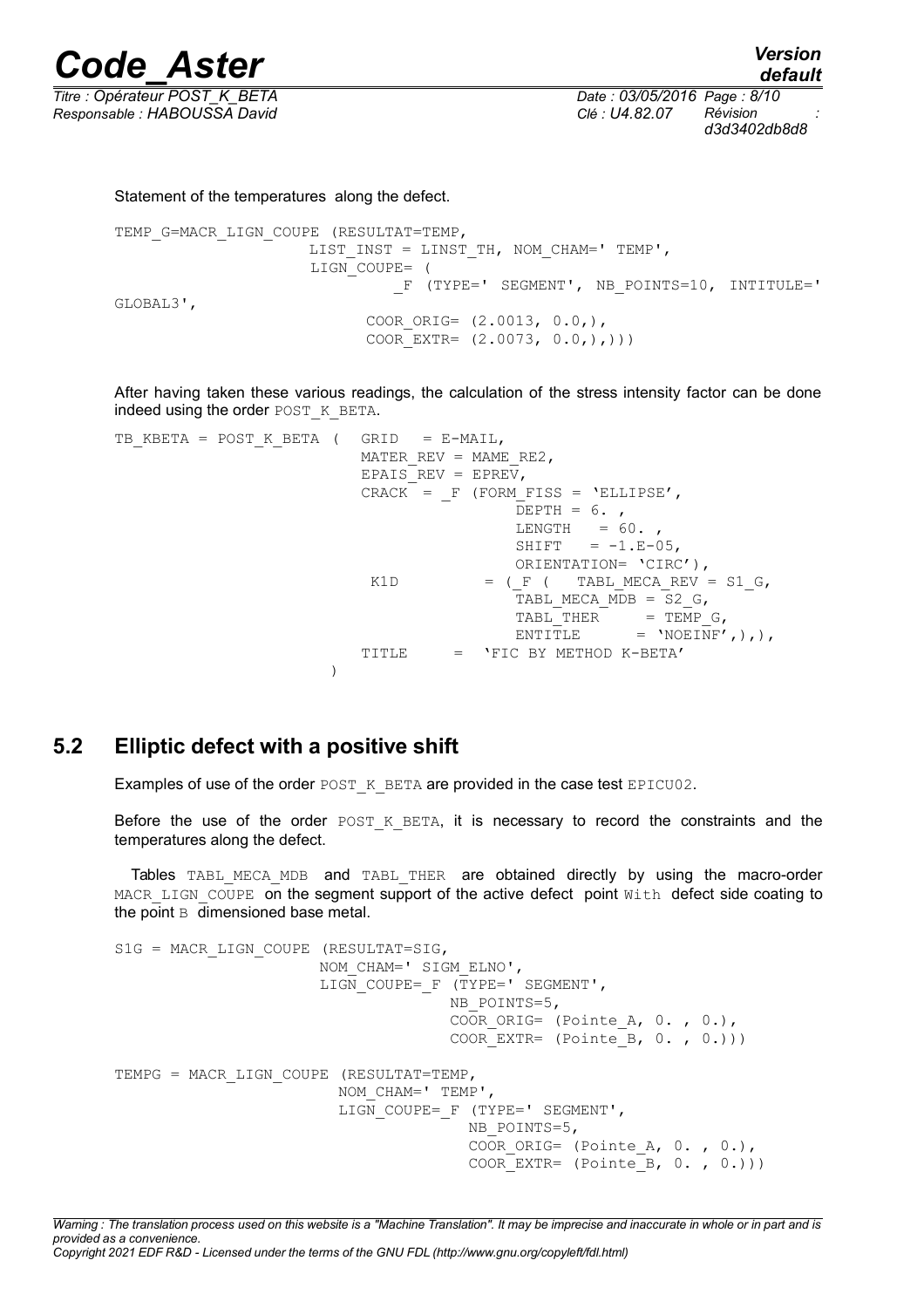*Responsable : HABOUSSA David Clé : U4.82.07 Révision :*

*Titre : Opérateur POST\_K\_BETA Date : 03/05/2016 Page : 9/10 d3d3402db8d8*

*default*

After having taken these various readings, the calculation of the stress intensity factor can be done indeed using the order POST\_K\_BETA.

KBETA = POST K BETA (GRID = E-MAIL, MATER REV = MAME RE2, EPAIS REV =  $EPREV$ ,  $CRACK$  = F (FORM FISS = 'ELLIPSE',  $\overline{\text{DEPTH}}$  = 0,006,  $S$ HIFT =  $0.01$ ,  $LENGTH = 0.06$ , ORIENTATION = 'LONGI'),<br>K1D = (F (TABL MECA MDB = S1G,  $=$  ( $_F$  (TABL\_MECA\_MDB = S1G, TABL THER =  $T_{\text{HER}}$  = TEMPG, ENTITLE = 'node lower NOEINF')), TITLE  $=$  'FIC BY METHOD K-BETA')

#### **5.3 Semi-elliptic defect**

Examples of use of the order POST\_K\_BETA are provided in the case test EPICU03.

Before the use of the order  $POSTK BETA$ , it is necessary to record the constraints and the temperatures along the defect.

Tables TABL\_MECA\_MDB and TABL\_THER are obtained directly by using the macro-order MACR LIGN COUPE on the segment support of the active defect point With defect side coating to the point  $B$  dimensioned base metal.

```
S1G = MACR LIGN COUPE (RESULTAT=SIG,
 VIS_A_VIS=_F (GROUP_MA_1=' ME),
NOM CHAM=' SIGM ELNO',
                    LIGN COUPE= F (TYPE=' SEGMENT',
                                  NB_POINTS=5,
                                 COOR ORIG= (Pointe A, 0., 0.),
                                 COOR EXTR= (Pointe B, 0. , 0.)))
TEMPG = MACR_LIGN_COUPE (RESULTAT=TEMP,
                       NOM_CHAM=' TEMP',
                       LIST_INST=LINST_TH,
                      LIGN COUPE= F (TYPE=' SEGMENT',
                                   NB_POINTS=5,
                                   COOR ORIG= (Pointe A, 0., 0.),
                                   COOR EXTR= (Pointe B, 0. , 0.)))
```
After having taken these various readings, the calculation of the stress intensity factor can be done indeed using the order POST\_K\_BETA.

```
KBETA = POST K BETA (GRID = E-MAIL,
                        MATER REV = MAME RE2,
                        MATER MDB = MAME MET,
                        EPAIS<sub>REV</sub> = EPREV,
                        EPAIS MDB = EPMDB,
                        CRACK = F (FORM FISS = 'SEMI_ELLIPSE',<br>DEPTH = 0,005,
                                                  = 0,005,LENGTH = 0,025, ORIENTATION = 'LONGI'),
                           K1D = (F \text{ (TABLE MECA MDB = SIG)}TABL THER = TEMPG,
```
*Warning : The translation process used on this website is a "Machine Translation". It may be imprecise and inaccurate in whole or in part and is provided as a convenience.*

*Copyright 2021 EDF R&D - Licensed under the terms of the GNU FDL (http://www.gnu.org/copyleft/fdl.html)*